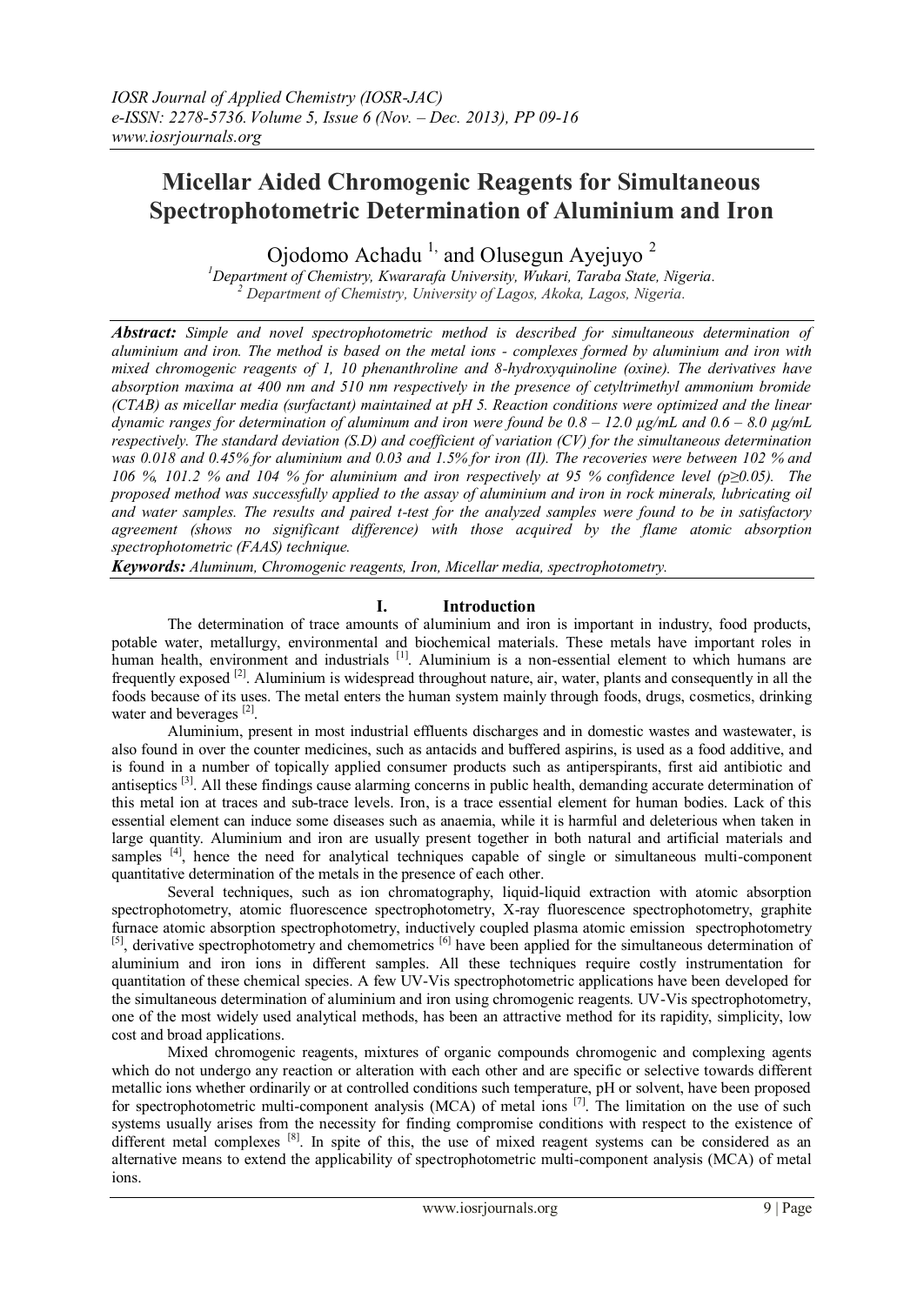The organized molecular assemblies such as micelles are used in spectroscopic measurements due to their possible effects on the systems of interest. In the field of metal ion complex, at a concentration above critical micelle concentration (CMC) micelles form a ternary complex with advantageous properties, such as hyperchromic and bathochromic shifts, that can modify the sensitivity of the method by affecting the interferences and matrix effects <sup>[9]</sup>. The ability of micellar systems to solubilize slightly soluble or even insoluble complexes has been used to enhance the analytical merit of given methods [10]. Most organic solvents that are used as extraction solvents can be classified as toxic and environmental pollutants, and some have been listed as carcinogenic by the US Environmental Protection Agency (USEPA)<sup>[11]</sup>. Application of micellar systems avoids the solvent extraction steps which are necessary following the formation of slightly soluble complexes in the absence of micelles.

In this present work, a micellar aided mixed chromogenic reagents of 8-hydroxyquinoline and 1, 10 phenanthroline is hereby reported for the first time for the simultaneous determination of aluminium and iron by UV-Vis spectrophotometry.

# **II. Materials And Methods**

#### **2.1. Appparatus**

A UV-VIS spectrophotometer (Spectronic D20+) and a Metro-Ohm pH meter were used for the measurements of absorbance and pH, respectively. A Perkin Elmer A Analyst 200 model atomic absorption spectrophotometer with deuterium arc background correction was used for comparing the results.

# **2.2. Reagents and Solutions**

All chemicals used were of analytical grade. Doubly distilled deionized water was used in the preparations of solutions and used throughout. Stock solutions were kept in polypropylene bottles containing 1 mL concentrated nitric acid.

Cetyltrimethyl ammonium bromide (CTAB) solution (0.1 and 1%). Appropriate amounts of pure Cetyltrimethyl ammonium bromide salt (Merck) were dissolved in 100 ml standard flask and made up to mark with doubly distilled deionized water.

Ascorbic acid solution (0.1M). 0.9905g of ascorbic acid salt was dissolved in doubly distilled deionized water in a 50 ml standard flask and made up to mark. This solution was prepared daily and refrigerated when not been used immediately. This served as reducing agent and was used to reduce all iron (III) species to iron (II).

1, 10 phenanthroline solution (0.05M). Prepared by dissolving 0.2937g in doubly distilled deionized water in a 25 ml standard flask. This solution was refrigerated when not been used.

8-hydroxyquinoline solution (0.07M). This was prepared by dissolving 1.0g of purified 8-hydroxyquinoline salt (Sigma-Aldrich) in 2M acetic acid first, then transferred into a 100 ml standard flask and made up to mark with the acetic acid solution.

Sodium acetate buffer, 0.1M (pH 5).28.82 ml of 1M acetic acid and 273.3 ml of 0.3M of sodium acetate were mixed in a 1000ml standard flask and made up to mark.

Aluminium Standard solution (1000 µg/mL). Stock aluminium containing 1000 μg/mL Al(III) was prepared by dissolving appropriate amounts of pure analytical grade of  $A/(NO<sub>3</sub>)<sub>3</sub>$ . (Merck) in doubly distilled water. More dilute standard solutions were prepared from this sock solution, as and when required.

Iron Standard solution (1000  $\mu$ g/mL). Stock iron solutions containing 1000  $\mu$ g/mL Fe (III) was prepared by dissolving appropriate amounts of pure salt  $(Fe(NO<sub>3</sub>)<sub>3</sub> \cdot 10H<sub>2</sub>O)$  in 100 ml of doubled distilled deionized water. The working solutions were prepared just before use by dilution of the standard solution with redistilled deionized water.

Mixed chromogenic reagents (1:1). Prepared by mixing appropriate volumes of 1, 10 phenanthroline and 8hydroxyquinoline solutions and was sonicated for 15 minutes.

Other solutions – Solutions of inorganic ions and complexing agents were prepared from their Analar grade.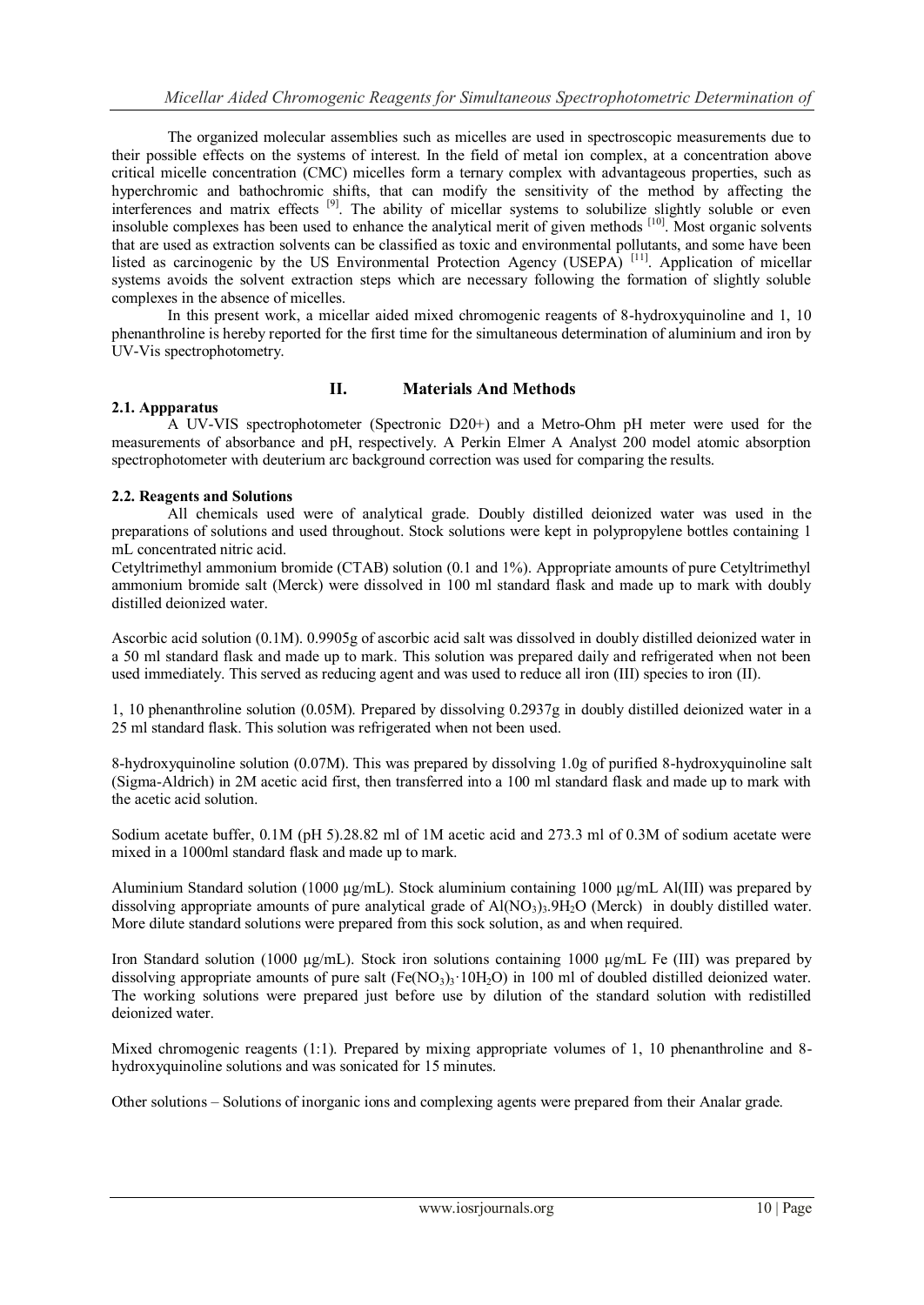# **2.3. Optimization of Analytical variables**

Analytical variables and factors such as pH, temperature, amount and concentrations of micellar media and excess mixed chromogenic reagents. Stability studies, reproducibility and recovery studies were carried to determine the robustness of the present method.

#### **2.4. Procedure**

 In 25.0 mL volumetric flasks, appropriate volumes of Al (III) and Fe (III) solutions, 2.0 mL of buffer solution ( $pH = 5$ ), 1.0 mL of 0.1M ascorbic acid, 2.0 mL of cetyltrimethyl ammonium bromide (CTAB) and 2.0 mL of mixed chromogenic reagents were added, and the solution was made up to the mark with deionizeddistilled water. The final concentration of Al (III) and Fe (II) should be between 0.60-8.00 and 0.8-12 μg/mL respectively, in order to have absorbance within the linear calibration ranges. For each measurement, about 5.0 mL of the above solution was transferred to a spectrophotometric cell and the absorbance were recorded after 2 minutes at 510 nm for iron and 15 minutes at 400 nm for aluminium upon addition of the mixed reagents to the binary solution. Absorbances were recorded against a reagent blank for aluminium and iron respectively. The method of standard addition was used to determine the quantities of Al and Fe (II) in samples aliquots. Determinations of aluminium and iron concentrations in unknown samples were also done using concurrently prepared calibration graphs.

#### **III. Results And Discussion**

Studies had shown that 8-hydroxyquinoline (oxine) could react with aluminium ion  $(A1<sup>3+</sup>)$  and that 1, 10 phenanthroline reacts with iron (II) to form coloured complexes, that could be monitored spectrophotometrically  $^{[12][13]}$ . The absorption spectra of both complexes in micellar media show some level of resolution, and the wavelengths of absorption maxima of the two complexes are sufficiently discrete occurring at regions of relatively little mutual spectral interference (Fig.1).

#### **3.1. Absorption Spectra**

The absorption spectra of Al - 8-hydroxyquinoline complex in a 2M acetic acid medium and Fe (II) -1, 10-phenanthroline in micellar system were recorded. The absorption spectra are symmetric curves with maxima occurring at 400 nm and 510 nm respectively (Fig.1 and 2). The reaction mechanisms for these complexes have been reported in the literature <sup>[14][15]</sup>. In all instances, measurements were made at 400 nm and 510 nm against reagents blank.

#### **3.2 Optimization of Analytical Variables**

Various factors and conditions were optimized using the method of one at a time. These conditions were determined (Table 1) and were used to validate the applicability of the proposed method in the determination of iron and aluminium in real and complex environmental samples.

Effect of pH – The influence of pH values on the spectra of each complex at constant concentrations  $(2.0 \text{ and } 4.0 \text{ g/mL of } Fe^{2+} \text{ and } Al^{3+} \text{ ions respectively})$  was investigated. There were no significant changes in the absorbance of the Fe  $(II)$  - 1, 10 phenanthroline complex in the pH range of 3-8, and for the Al $(III)$  - 8hydroxyquinoline complex in the pH range of 3-7 (Fig. 3). In order to achieve higher sensitivity and stability, pH 5 (acetate buffer) was selected as an optimum pH for simultaneous determination of aluminium and iron.

Effect of amount and concentration of micellar media - various concentrations and volumes of cetyltrimethyl ammonium bromide (CTAB) surfactant were investigated on the absorbance profile of the complexes. From the results obtained 2 mL of 1% CTAB micellar solution gave the maximum absorbance (Fig. 4).

Effect of excess Mixed Chromogenic Reagent - The effect of the different amounts of mixed chromogenic reagent on the absorbance of the complexes was studied in the range of 0.5.0 to 5.0 mL of 0.07 M 8-hydroxyquinoline and 0.05M 1, 10 phenanthroline mixed in equal proportion (1:1). From the result obtained (Fig. 5), 2 mL of the mixed reagent was considered suitable to ensure complete complexation.

Effect of Temperature – Absorbance were recorded at different temperatures,  $20$  -  $70^{\circ}$ C for the mixed complexes using standard procedure. The absorbances at the dual wavelengths were unaltered between the temperature range of  $25 - 45$  °C (Fig. 6). Therefore all measurements were carried out at room temperature of  $25 \pm 5$  °C.

Effect of Time (Stability studies) - The stabilities of the complexes were studied differently and the mixture of the metals with the chromogenic mixed reagent. The Fe (II) - 1, 10 phenanthroline complex develops its colour immediately with maximum absorption within 5-10 minutes, after which it became quite stable up to 48 hours in the micelle medium. The Al (III) – 8-hydroxyquinoline complex attained maximum absorption after 15-20 minutes and found to be stable for a period of 72 hours.

Effect of foreign ions - For interference study, Cu (II), Cu (I), Ni (II) and Fe (III), Sulphates, Phosphates ions were added to the mixture prior to the determination. Cu (II) caused slight interference at a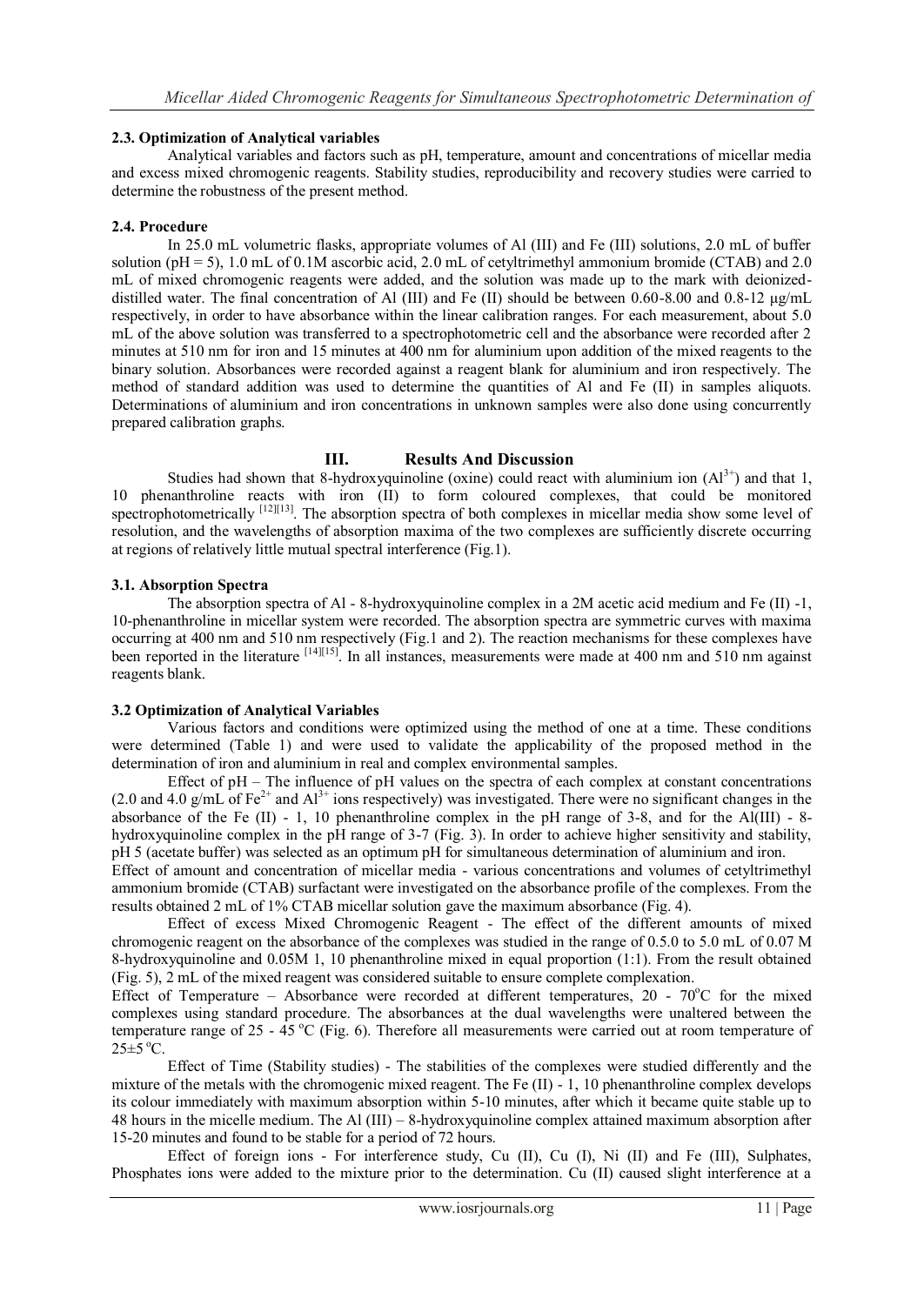concentration of 100  $\mu$ g/mL during Fe (II) determination Cu (I) did not interfere even at a concentration of 1000  $\mu$ g/mL. However, in the determination of the Al ions, Fe (III) ion, prepared from ferric chloride (FeCl<sub>3</sub>.5H<sub>2</sub>O) gave high interference at a concentration as low as  $10 \mu g/mL$ , and this interference by Fe (III) is, however, avoided by reducing the Fe (III) species to Fe (II) by ascorbic acid which is a good reducing agent. No interference was however observed due to the presence of sulphate, phosphate and fluoride ions.

### **Effect of Iron on Aluminium determination.**

The effect of iron on aluminium determination was determined analyzing binary mixtures of iron and aluminium solutions (aluminium solution concentration is left fixed while iron solutions concentration was varied). The results (Table 2) show that the level of deviation of the aluminium found from that present tend to increase with increase in the concentration of the iron species.

# **Effect of Aluminium on Iron determination.**

The effect of aluminium on iron determination was determined analyzing binary mixtures of iron and aluminium solutions (iron solution concentration was left fixed while aluminium solutions concentration was varied). The results (Table 3) show that the level of deviation of the iron found from that present tend to increase with increase in the concentration of the aluminium species.

# **3.3 Precision and Accuracy**

In order to check the accuracy of the method, several mixtures prepared using different concentration ratios of Al (III) and Fe (II) were analyzed using the proposed method. The metal ions were determined in five replicate mixtures, the standard deviation (SD) and coefficient of variation (CV) were found to be 0.018 and 0.45% for Al (III) and 0.03 and 1.5% for Fe (II) as shown in Table 6. The good agreement between amount present and amount found for different compositions of the binary mixture as shown in Table 4 and 5 are indicative of satisfactory accuracy and the precision of the method is satisfactory as well.

#### **3.4 Recovery studies of the proposed method**

3.4.1 Recovery of Aluminium and Iron from prepared binary mixtures of aluminium and iron.

Mixtures of varying concentration of the analyte results (Table 4) showed that good recoveries were achieved in all mixture solutions. The various mixtures, recoveries were within the ranges of 97.6 -98.9% and 95-105% for Al and Fe respectively. The mean recoveries were 96.50 and 100.03% for Al and Fe respectively. These recoveries further indicate the validity of the proposed method.

# **3.4.2 Recovery in spiked water samples**

Tap water samples were spiked with known concentration of aluminium and iron solutions. \the recovery test results (Table 5) show recoveries in all spiked samples to range between 102-106% and 101.5- 104% for aluminium and iron respectively. The recoveries were all above 100% which could be due to the presence of some levels or residues of chemical and coagulants such as alum and ferric chloride used in water purification. The recovery results did not show any significant difference (p>0.05) between the concentrations of analytes in spiked samples and the added analyte concentrations.

# **3.5 Reproducibility of the Proposed Method**

Employing the optimal conditions, simultaneous determination of  $Al^{3+}$  and  $Fe^{2+}$  was carried out in binary mixtures containing 4.0  $\mu$ g Al<sup>3+</sup>/mL and 2.0  $\mu$ g Fe<sup>2+</sup>/mL of the ions. To check the reproducibility of the method, five replicate experiments were performed. The mean concentrations of  $Al^{3+}$  and  $Fe^{2+}$  determined were 4.004 and 1.996 µg/mL respectively. Standard deviation and the coefficient of variation (CV) were 0.018 and 0.45%, 0.030 and 1.50% for  $Al^{3+}$  and  $Fe^{2+}$  ions, respectively. The low coefficient of variation and standard 0.45%, 0.030 and 1.50% for  $Al^{3+}$  and  $Fe^{2+}$  ions, respectively. The low coefficient of variation and stan deviations amongst replicate determinations indicated no significant variation and hence shows that the method has very good reproducibility (Table 6). Since the mean concentrations of Al and Fe determined gave close approximation to the concentration of the Al and Fe  $(4.0 \text{ and } 2.0 \text{ µg/mL})$  present in the prepared binary mixtures.

# **3.6 Applications of the proposed method**

The reliability and the applicability of the proposed method were validated by applying the method in the determination of aluminium and iron in a series of real samples - mineral ore, lubricating oil (spent) and lagoon water samples were analyzed in triplicate. The results were compared to the results obtained for the same samples by the AAS method, which employs a different principle from the UV-VIS spectrophotometric method. The results obtained are in close agreement (Table 7). The results obtained from the two methods were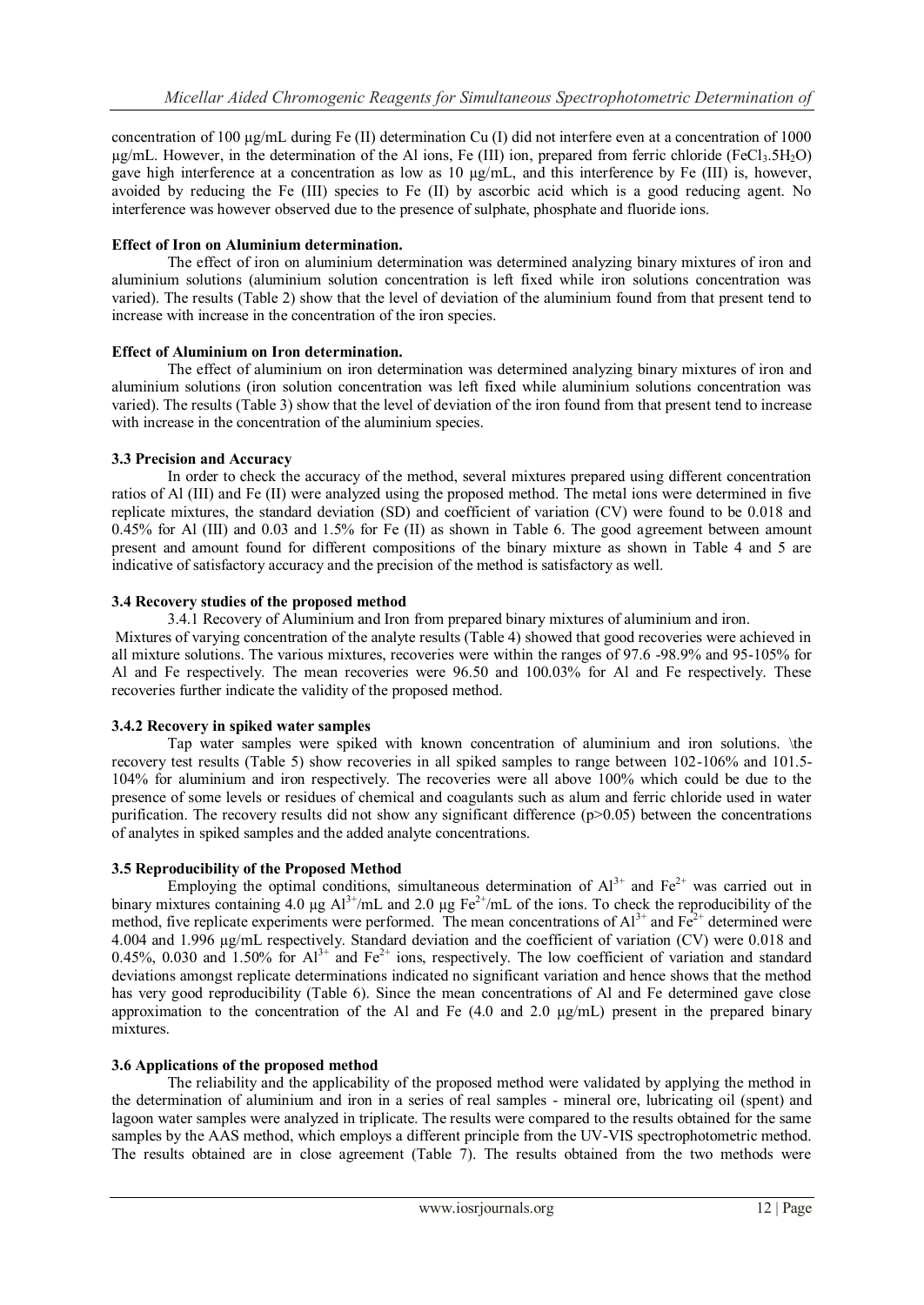subjected to the statistical test of significance. The paired t-test showed no significant difference (p≥0.05) exist between the results obtained from the two methods.

Mineral ore and the spent lubricating oil samples with complex matrices were analyzed for aluminium and iron using the method of standard addition. The method of standard addition has been frequently employed in the determination of analytes in complex environmental sample <sup>[15]</sup>. This was to avoid the case of interference from the sample matrices.

| Table 1. Selected analytical parameters obtained if onl optimization. |                      |                                                               |  |  |
|-----------------------------------------------------------------------|----------------------|---------------------------------------------------------------|--|--|
| Parameter                                                             | <b>Studied range</b> | <b>Selected value</b>                                         |  |  |
| Wavelength (nm)                                                       | 300-700              | 400 (Al) and 510 (Fe)                                         |  |  |
| pH                                                                    | $3 - 8$              |                                                               |  |  |
| Time/minute                                                           | $0 - 72$             | 5 (Fe) and 15 (Al)                                            |  |  |
| Mixed reagent (mL)                                                    | 1-5                  |                                                               |  |  |
| Micellar solution (CTAB)                                              |                      |                                                               |  |  |
| Concn $(\% )$                                                         | $0.1 - 2.0$          |                                                               |  |  |
| Vol(mL)                                                               | $1 - 3$              | $\mathfrak{D}$                                                |  |  |
| Linear range( $\mu$ g/mL)                                             | $0.1 - 12$           | $0.6-8$ (Fe) and 1-12 (Al)                                    |  |  |
|                                                                       |                      | 100.03 (Fe) and 96.5(Al)                                      |  |  |
| Mean recovery $(\% )$<br>Standard deviation                           |                      |                                                               |  |  |
|                                                                       |                      | $0.030$ (Fe) and $0.018$ (Al)                                 |  |  |
| Coefficient of variation                                              |                      | 1.5 (Fe) and 0.45 (Al)                                        |  |  |
| Regression coefficient $(R2)$                                         |                      | $0.9972$ (Fe) and $0.998$ (Al)                                |  |  |
| Interferences                                                         |                      | Cu (II) and Fe (III), $SO_4^{\text{-2}}$ , $PO_4^{\text{-3}}$ |  |  |

**IV. Figures And Tables Table 1. Selected analytical parameters obtained from optimization.**

Table 2. Effect of Iron on Aluminium Determination (Aqueous standards, 1.00 µg Al/mL).

|     | Iron added $(\mu g/mL)$ Aluminium found $(\mu g/mL)$ |      | Deviation, % |
|-----|------------------------------------------------------|------|--------------|
|     | 1.00                                                 | 0    |              |
| 1.0 | 1.02                                                 | $+2$ |              |
| 3.0 | 1.03                                                 | $+3$ |              |
| 5.0 | 1.06                                                 | +6   |              |
|     |                                                      |      |              |

Table 3. Effect of Aluminium on Iron Determination (aqueous standards, 1.00 µg Fe/mL).

| Aluminium added $(\mu g/mL)$ |       | Iron found $(\mu g/mL)$ |        |  |
|------------------------------|-------|-------------------------|--------|--|
| 0                            |       | 0                       |        |  |
| 1.0                          | 1.008 | $+0.8$                  |        |  |
| 5.0                          | 1.023 | $+2.3$                  |        |  |
| 10.0                         |       | 1.024                   | $+2.4$ |  |

**Table 4. Recovery Studies of the proposed method for prepared mixture of the metal ions**

|      | Amount present (µg/mL) |      | Found $(\mu g/mL)$ |      | Recovery (%) |
|------|------------------------|------|--------------------|------|--------------|
| Al   | Fe                     | Al   | Fe                 | Al   | Fe           |
| 5.00 | 3.00                   | 4.88 | 2.85               | 97.6 | 95.0         |
| 1.00 | 1.00                   | 0.98 | 1.05               | 98.0 | 105.0        |
| 2.50 | 6.00                   | 2.47 | 6.01               | 98.8 | 100.1        |

#### **Table 5. Result of Recovery Studies of the proposed method for spiked samples**

|       |      | Sample Amount added $(\mu g/mL)$ |      | Amount recovered $(\mu g/mL)$ Recovery $(\%)$ |     |       |
|-------|------|----------------------------------|------|-----------------------------------------------|-----|-------|
|       | Al   | Fe                               | Al   | Fe                                            | Al  | Fe    |
|       |      |                                  |      |                                               |     |       |
| $1*$  | 1.00 | 1.00                             | 1.06 | 1.04                                          | 106 | 104   |
| $2**$ | 2.50 | 2.00                             | 2.55 | 2.03                                          | 102 | 101.5 |

\*Spiked Al  $(1.00 \,\mu\text{g/mL})$  and Fe (1.00  $\mu\text{g/mL}$ ). \*\*Spiked Al (2.50  $\mu\text{g/mL}$ ) and Fe (2.00  $\mu\text{g/mL}$ )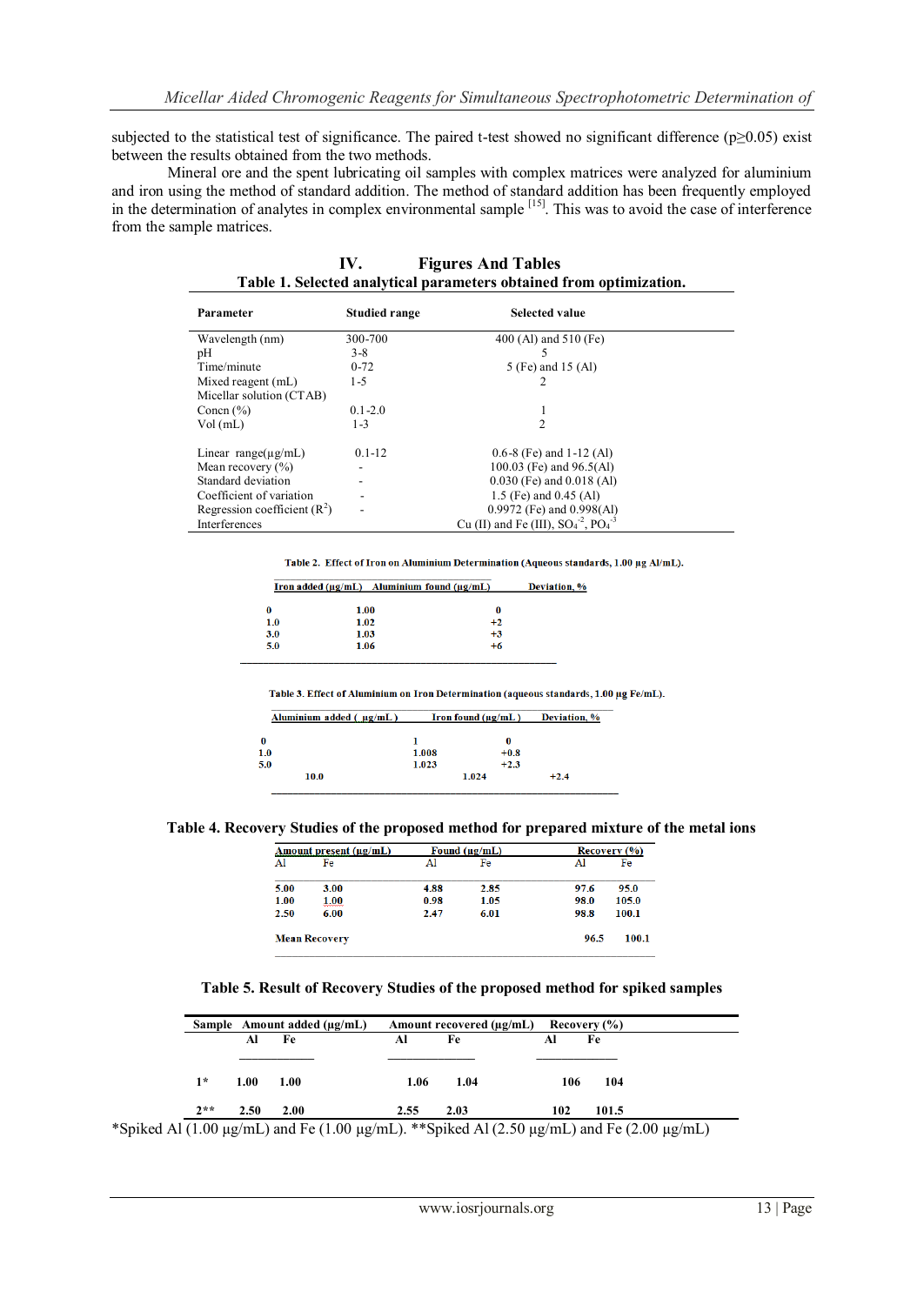| Amount present (ug/mL)    |      | Found $(\mu g/mL)$ |       |  |
|---------------------------|------|--------------------|-------|--|
| A1                        | Fe   | A1                 | Fe    |  |
| 4.00                      | 2.00 | 4.01               | 1.98  |  |
| 4.00                      | 2.00 | 3.98               | 2.00  |  |
| 4.00                      | 2.00 | 4.02               | 197   |  |
| 4.00                      | 2.00 | 3.99               | 2.02  |  |
| 4.00                      | 2.00 | 4.02               | 2.01  |  |
| Mean (found)              |      | 4.004              | 1.996 |  |
| <b>Standard Deviation</b> |      | 0.018              | 0.030 |  |
| <b>RSD/CV (%)</b>         |      | 0.45               | 1.50  |  |
|                           |      |                    |       |  |

**Table 6. Reproducibility of the proposed method.**

**Table 7. Aluminium and Iron in real samples by the proposed method and comparison with other method.**

| <b>Sample</b>            |                             | Found ( $\mu$ g/mL) $\pm$ |                   |                  |
|--------------------------|-----------------------------|---------------------------|-------------------|------------------|
|                          | <b>Proposed Method</b>      |                           | AAS               |                  |
|                          | Al                          | Fe                        | Al                | Fe               |
| Lagoon water sample      | $1.06 \pm 0.013$            | $3.42 \pm 0.052$          | $0.996 \pm 0.021$ | $3.592 \pm 0.01$ |
| Lube Oil sample          | $3.2 \pm 0.016$             | $5.02 \pm 0.023$          | $3.31 \pm 0.018$  | $4.98 \pm 0.030$ |
| Rock sample <sup>#</sup> | $2.16^{\text{*}} \pm 0.028$ | $12.22^{\#}$ + 0.182      | $2.15 \pm 0.022$  | $12.02 \pm 0.23$ |

 $*$  Mean value of three replicate determinations  $*$  Measured in  $\mu$ g/g (mg/kg)



Fig. 1. Absorption spectra of (a) 4.0  $\mu$ g mL<sup>-1</sup> of Al(III), (b) 2.0  $\mu$ g mL<sup>-1</sup> of Fe(II) with mixed reagents at pH 5.



Fig. 2. Absorption spectra of (a) 4.0  $\mu$ g mL<sup>-1</sup> of Al(III), (b) 2.0  $\mu$ g mL<sup>-1</sup> of Fe(II), (c) mixture of 4.0  $\mu$ g mL<sup>-1</sup> Al(III) and 2.0  $\mu$ g mL<sup>-1</sup> Fe(II) with mixed reagents at pH 5.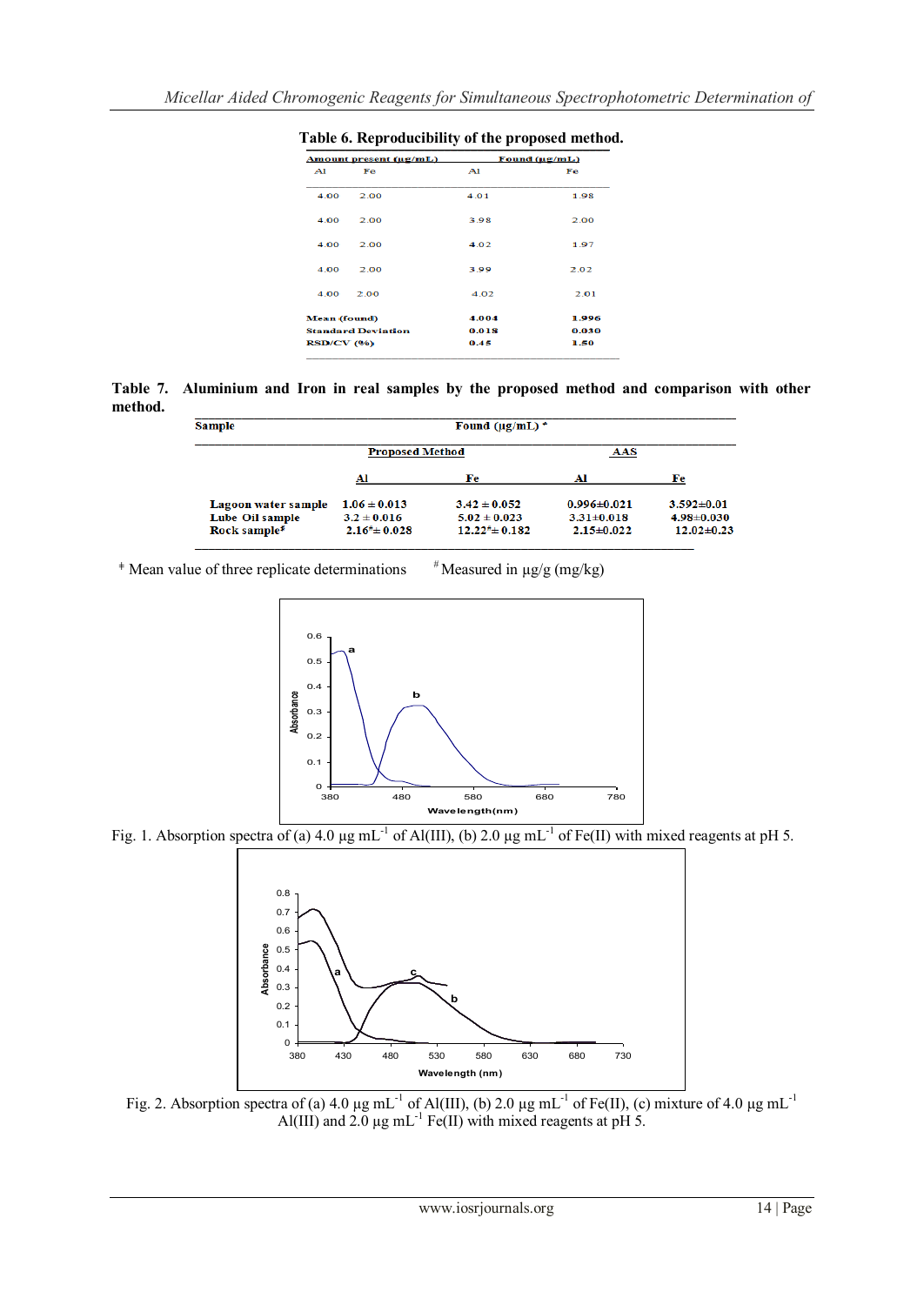

Fig. 3. Effect of pH on the absorbance of (a)  $Fe^{+2}$ -mixed reagents and (b)  $Al^{+3}$ - mixed reagents complexes.



Fig. 4. Effect of amounts of micellar solution on derivatives.



Fig. 5. Effect of amount of mixed reagent (0.069M oxine and 0.05 M phenanthroline) on absorbance of derivatives.